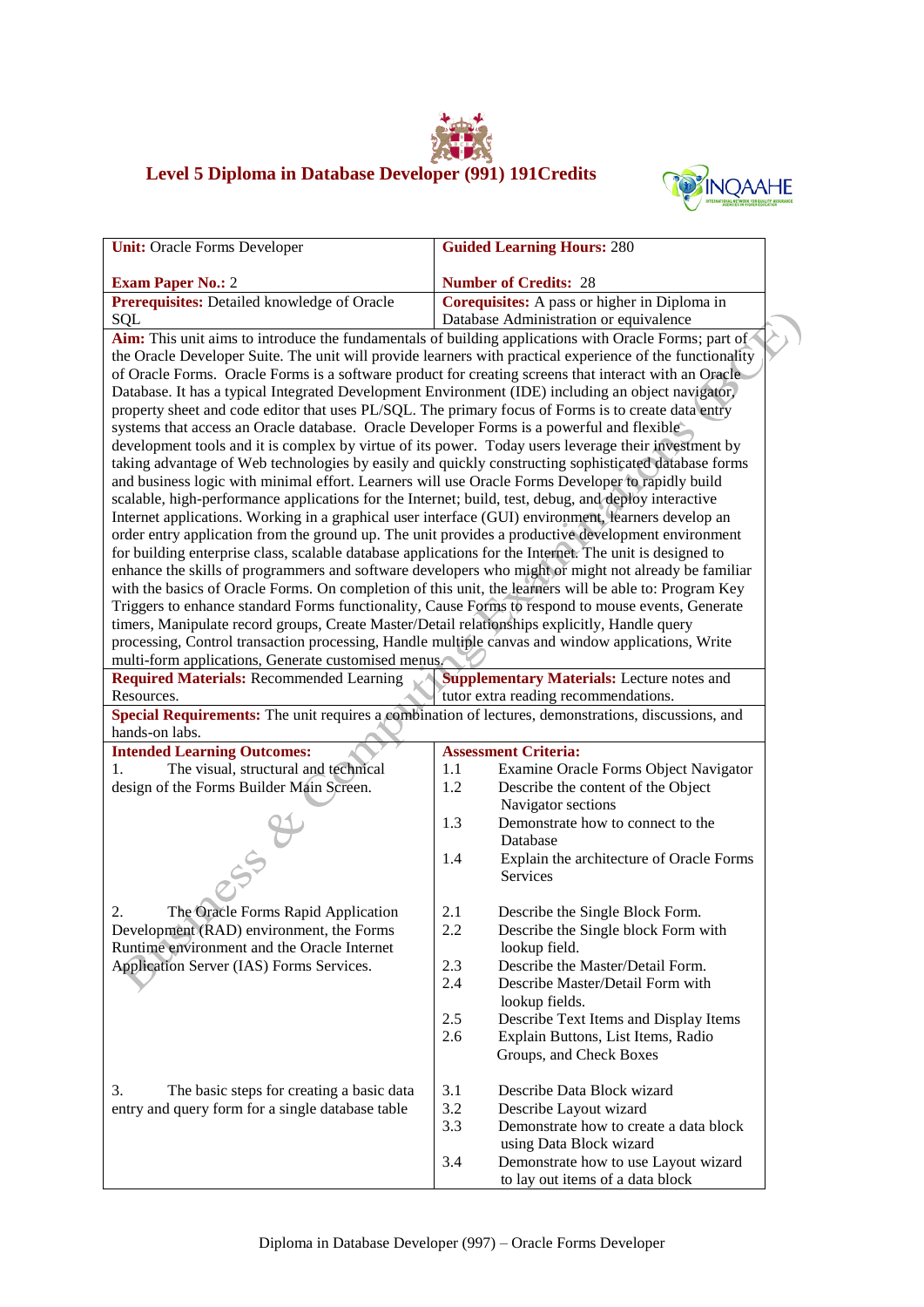|                                                                                                    | 3.5<br>3.6 | Explain the two main styles for forms<br>Demonstrate how to use Layout Editor to      |  |
|----------------------------------------------------------------------------------------------------|------------|---------------------------------------------------------------------------------------|--|
|                                                                                                    | 3.7        | move fields and labels<br>Demonstrate how to display object                           |  |
|                                                                                                    |            | properties                                                                            |  |
|                                                                                                    | 3.8        | Explain how to save a Form                                                            |  |
|                                                                                                    | 3.9        | Demonstrate how to compile/build a<br>Form                                            |  |
| 4.<br>The Basic Forms function; the standard                                                       | 4.1        | Demonstrate how to query a form                                                       |  |
| actions of the Design Console and the field and<br>window types in the Design Console main screen. | 4.2<br>4.3 | Explain how to insert new records<br>Demonstrate how to update existing               |  |
|                                                                                                    |            | records                                                                               |  |
|                                                                                                    | 4.4        | Analyse how to delete records                                                         |  |
|                                                                                                    | 4.5        | Demonstrate exiting the Form                                                          |  |
|                                                                                                    | 4.6        | Explain the Oracle Forms environment                                                  |  |
|                                                                                                    |            | for built-in record creation, query, and                                              |  |
|                                                                                                    |            | update modes.                                                                         |  |
| 5.<br>The tasks to perform when using Oracle                                                       | 5.1        | Describe Master-Detail relationship                                                   |  |
| Forms Builder to create a master-detail form. and                                                  | 5.2        | Describe the steps in creating a Master-                                              |  |
| creating a form with one-master-two-detail data                                                    |            | Detail Form                                                                           |  |
| blocks                                                                                             | 5.3        | Explain the Relation Properties of a<br>Master-Detail Form                            |  |
|                                                                                                    | 5.4        | Describe the Program Units (PL/SQL                                                    |  |
|                                                                                                    |            | Procedures) in a Master-Detail Form                                                   |  |
|                                                                                                    |            |                                                                                       |  |
| 6.<br>How Oracle Forms developers can                                                              | 6.1        | Describe a List of Values                                                             |  |
| centrally manage List of Values (LOV)<br>components to populate an attribute for one               | 6.2        | Explain the steps in creating a List of<br>Values                                     |  |
| object.                                                                                            | 6.3        | Define Non-Base Table fields                                                          |  |
|                                                                                                    | 6.4        | Define List-of-Values Components                                                      |  |
|                                                                                                    | 6.5        | Demonstrate creating the ListOfValues                                                 |  |
|                                                                                                    |            | Data Model                                                                            |  |
|                                                                                                    | 6.6        | Demonstrate using the<br>inputListOfValues Component                                  |  |
|                                                                                                    | 6.7        | Demonstrate using the                                                                 |  |
|                                                                                                    |            | InputComboboxListOfValues                                                             |  |
|                                                                                                    |            | Component                                                                             |  |
|                                                                                                    | 6.8        | Describe how to use a list-of-values                                                  |  |
|                                                                                                    |            | component to display a model-driven list<br>of objects from which a user can select a |  |
|                                                                                                    |            | value                                                                                 |  |
|                                                                                                    |            |                                                                                       |  |
| Various Oracle Forms components for<br>7.                                                          | 7.1        | Explain how to create procedures in                                                   |  |
| developing and deploying Forms applications and<br>the steps to convert applications from Oracle   | 7.2        | <b>Oracle Forms</b><br>Explain how to create a Trigger to call                        |  |
| Forms.                                                                                             |            | the Procedure                                                                         |  |
|                                                                                                    | 7.3        | Describe how to create Stored                                                         |  |
|                                                                                                    |            | Procedures in SQL*Plus                                                                |  |
|                                                                                                    | 7.4        | Explain how to generate unique or                                                     |  |
|                                                                                                    | 7.5        | consecutive identifiers using the table<br>Demonstrate how to generate unique or      |  |
|                                                                                                    |            | consecutive identifiers using an Oracle                                               |  |
|                                                                                                    |            | Sequence                                                                              |  |
|                                                                                                    | 7.6        | Outline how to check constraints at the                                               |  |
|                                                                                                    |            | client                                                                                |  |
|                                                                                                    | 7.7        | Analyse how to add Alerts (Pop-up<br>Messages)                                        |  |
|                                                                                                    | 7.8        | Describe how to automate Forms Query                                                  |  |